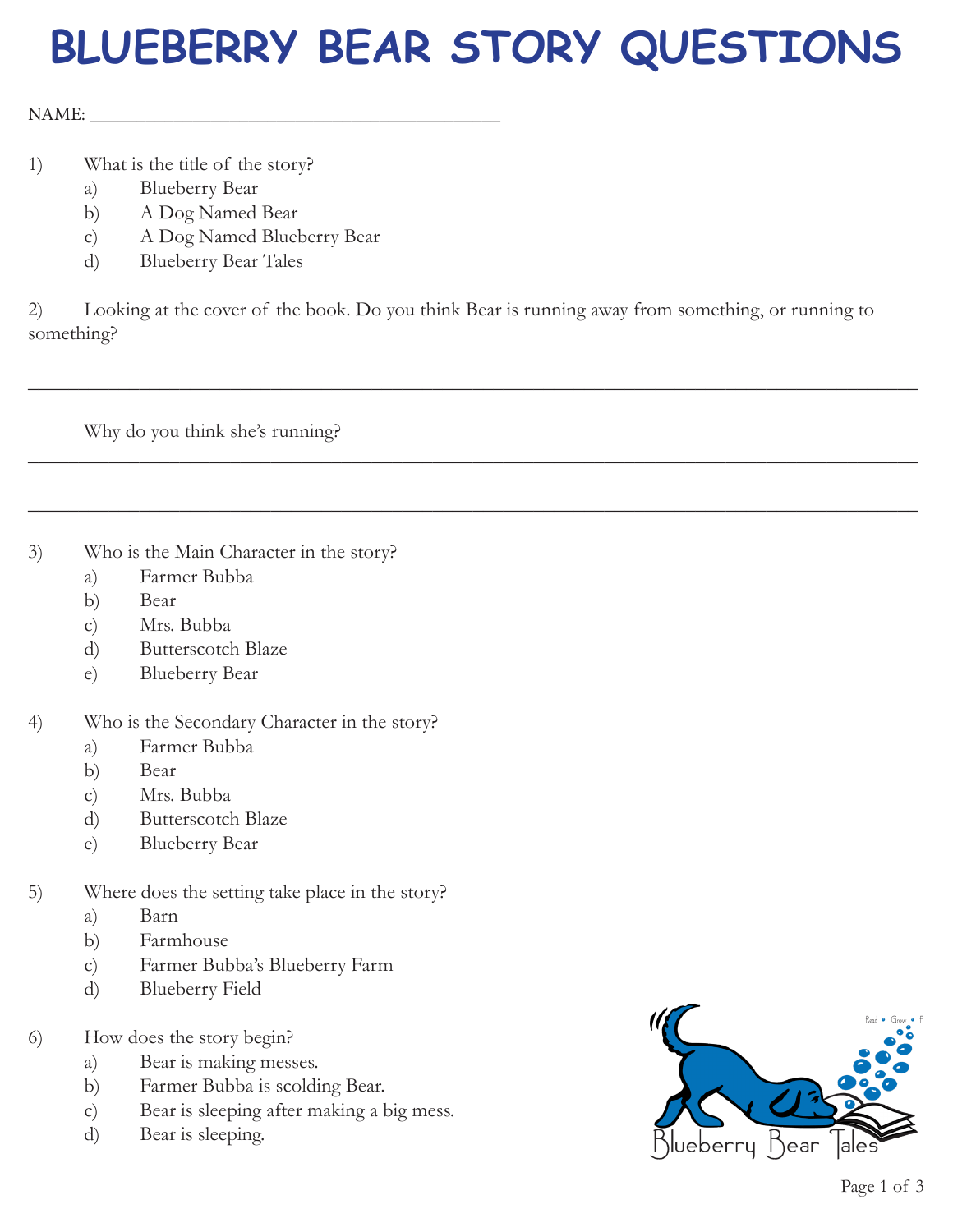## **BLUEBERRY BEAR STORY QUESTIONS, continued**

NAME: \_\_\_\_\_\_\_\_\_\_\_\_\_\_\_\_\_\_\_\_\_\_\_\_\_\_\_\_\_\_\_\_\_\_\_\_\_\_\_\_\_\_\_\_

- 7) What was the author trying to do?
	- a) Persuade
	- b) Inform
	- c) Entertain
- 8) Who is Butterscotch Blaze?
	- a) Goat
	- b) Cow
	- c) Pig
	- d) Horse
- 9) After rolling in the blueberry bushes, why does Bear run in back of the barn?
	- a) To get away from the bees.
	- b) To hide from Farmer Bubba.
	- c) To get to her secret escape hole.
	- d) To play and make messes.
- 10) How Does Bear turn blue?
	- a) By eating too many blueberries.
	- b) She falls in a bucket of blue paint.
	- c) She rolls in blueberry bushes.
	- d) She swims in blueberry seas
	- e) She takes a blueberry bath.
- 11) While rolling in the blueberry bushes, Bear rolls into a fallen hive.
	- a) True
	- b) False

12) Why is Bear being chased by bees?

- 13) Why does Bear run into the farmhouse?
	- a) To run away from the bees.
	- b) To run away from Farmer Bubba.
	- c) Mrs. Bubba is calling for her.
	- d) To run away from the bees and from Farmer Bubba yelling at her.

\_\_\_\_\_\_\_\_\_\_\_\_\_\_\_\_\_\_\_\_\_\_\_\_\_\_\_\_\_\_\_\_\_\_\_\_\_\_\_\_\_\_\_\_\_\_\_\_\_\_\_\_\_\_\_\_\_\_\_\_\_\_\_\_\_\_\_\_\_\_\_\_\_\_\_\_\_\_\_\_\_\_\_\_\_\_\_.

- 14) After making a big mess in the kitchen, Mrs. Bubba still wants to keep Bear.
	- a) True
	- b) False